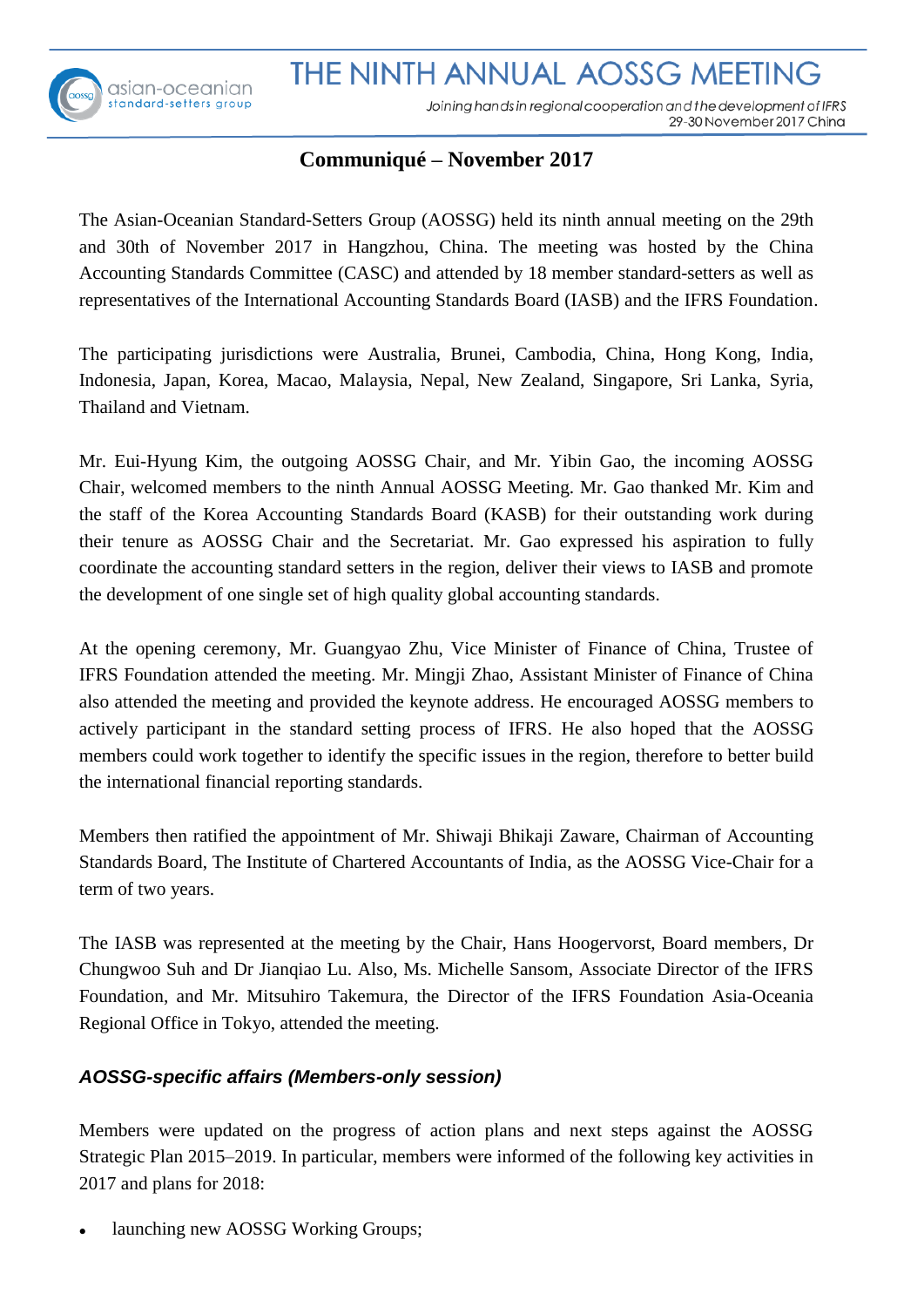

- establishing a new process for AOSSG representation at the Accounting Standards Advisory Forum (ASAF) of the IFRS Foundation;
- meeting with the Trustees of the IFRS Foundation; and
- revitalizing the Centres of Excellence in Developing Countries (COEDC) Mentoring programme.

Members discussed a proposal to amend the *Memorandum of Understanding on AOSSG* with respect to the withdrawal of membership. Members agreed with the proposed amendment on the condition that minor changes of wording be made.

## *Update and discussion on IASB projects*

Mr. Hoogervorst, Dr Suh, Dr Lu and Ms. Sansom provided a strategic update, 2016-2017 activities and implementing the IASB work plan for 2017-2021, including better communication, active projects (e.g. conceptual framework, rate-regulated activities), research programme (e.g. active research projects, research pipeline, post-implementation reviews, wider corporate reporting), upcoming consultations and supporting implementation.

## *Financial Instruments*

The Financial Instruments and Liabilities Working Group leader presented an education session on the IASB's Financial Instruments with Characteristics with Equity (FICE) research project. The presentation contrasted existing equity/liability classification requirements in IAS 32 *Financial Instruments: Presentation*, with the proposed "Gamma" approach under the FICE project. The IASB is expected to release a Discussion Paper on this during Q1 2018. The aim of the Gamma approach is to improve consistency in practice by replacing IAS 32's rules-based and complex requirements with a more intuitive, principles-based approach. AOSSG members deliberated whether the Gamma approach would achieve consistent classification outcomes for similar instruments and if it would be simpler to apply than IAS 32.

#### *Conceptual Framework*

The Cross Cutting Working Group presented the background and overall status of the Conceptual Framework project and invited Dr Chungwoo Suh, an IASB member, to introduce the main contents of the revised Conceptual Framework, including the recognition criteria of assets and liabilities, the selection of measurement basis, the principle of classification into profit or loss and other comprehensive income, etc. AOSSG members generally supported the forthcoming Conceptual Framework. Some members queried the concept of control, the definition of assets, and the principle of classification into profit or loss or other comprehensive income. The IASB member provided clarification and answered the questions.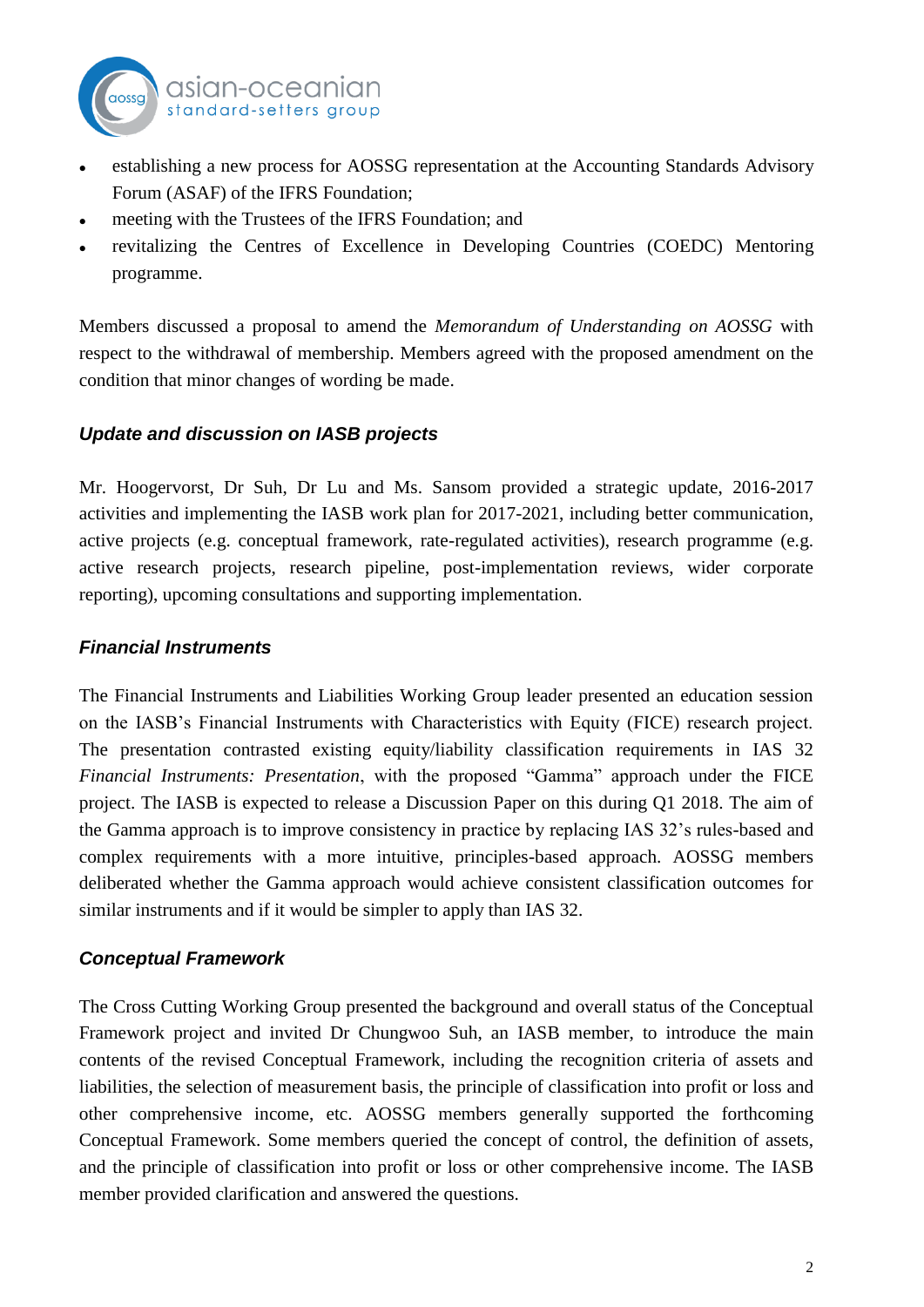

## *Primary Financial Statements*

AOSSG members discussed the IASB's project on Primary Financial Statements. AOSSG members generally agreed with defining the Earnings Before Interest and Tax (EBIT) subtotal, and investing and financing categories on the face of the statement of financial performance using a principles-based approach. Some members were concerned about the alignment of the terms in a statement of financial performance and the statement of cash flows, defining investing activities, usefulness of the EBIT subtotal, and similarity of the 'Primary Financial Statements' project to the IASB/FASB staff draft of an Exposure Draft on 'Financial Statements Presentation' published in July 2010.

#### *BCUCC-The Evolution of Predecessor Accounting*

Staff of the Hong Kong Institute of Certified Public Accountants (HKICPA) presented its literature review on the development of the predecessor methods of accounting issued and applied in the United States, the United Kingdom and by the International Accounting Standards Committee (now known as IASB). The objective of the session was to understand the rationale for developing the predecessor method, and whether and how it evolved in concept and in application, so that we can incorporate lessons learnt from the past when considering a way forward for accounting for BCUCC.

Key staff research findings include:

- The predecessor method was intended for mergers of affiliated companies, but was also applied to mergers of unrelated companies;
- The criteria for applying the predecessor method proliferated and became complex to prevent misuse of the predecessor method, however, that led to cases of structured transactions; and
- Little literature was found that explains the rationale for scoping out BCUCC from the definition of 'business combination'.

HKICPA staff also led a discussion on the possible broad approaches for developing the accounting for BCUCC:

1. Keep the status quo, that is BCUCC continues to be scoped out of IFRS 3 and allow practice to form its own judgement;

2. Develop specific accounting for BCUCC;

- 3. Apply acquisition method to all business combinations (including BCUCC); and
- 4. Do more research or studies on areas such as mergers and acquisitions and goodwill.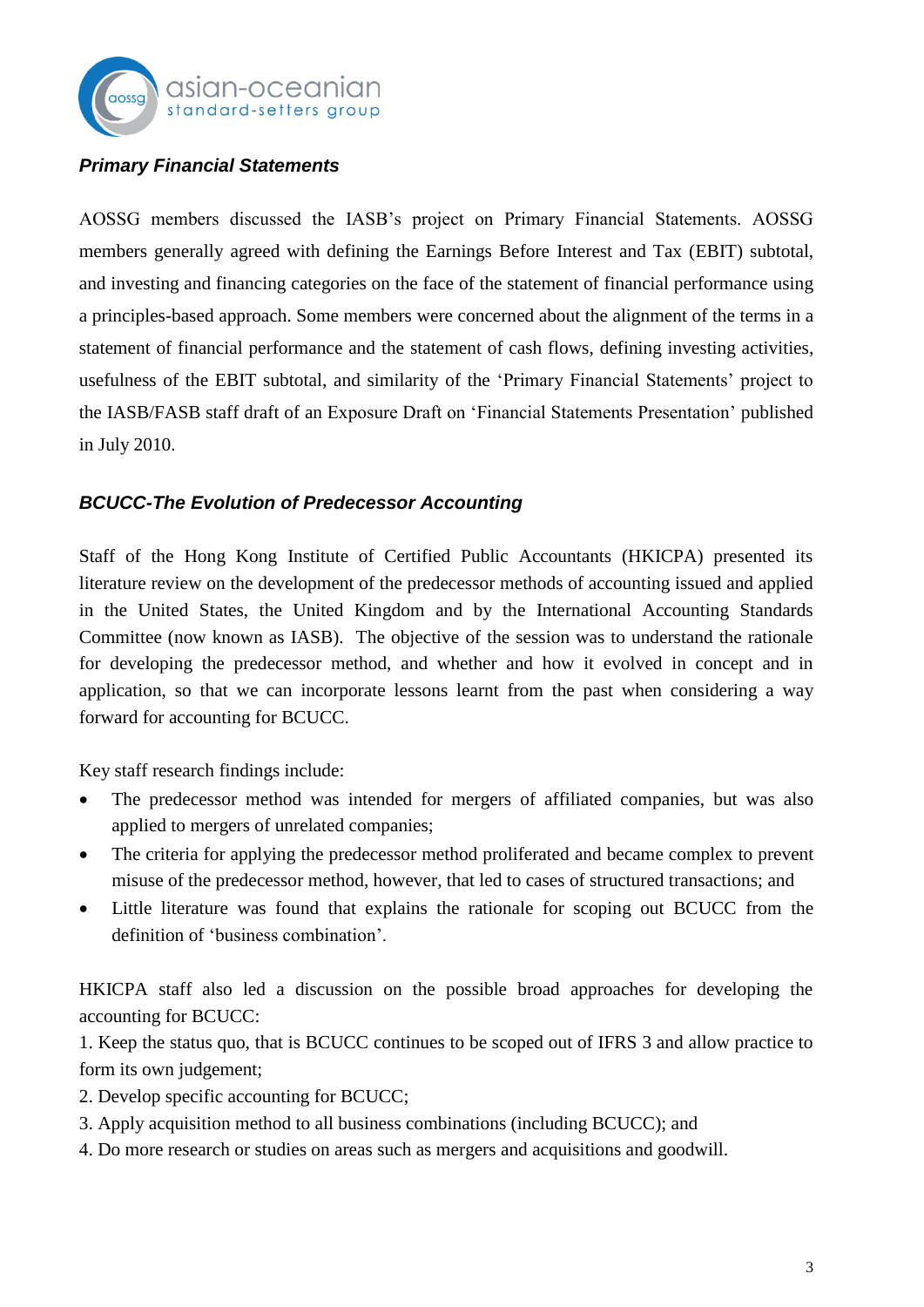

Most members agreed with Approach 2. They supported applying the Conceptual Framework in developing the principles for a specific accounting method (if there is a need for one). Other comments include:

- To be open minded about which method (including a completely new method) should be used to account for BCUCC;
- Consider a holistic review of accounting for business combinations including BCUCC, focusing on the characteristics of three broad types of transactions (mergers of true equals, group restructurings that do not meet the definition of business combinations, and true acquisitions) and develop the rationale for when the predecessor method (or a new method) could be more appropriate compared to the acquisition method.

One member agreed with Approach 3, which is to apply the acquisition method to all business combinations as it would result in more comparable and useful information. In applying this approach, entities should assess how much goodwill is generated from synergies arising from the transaction, versus how much is related to transactions with owners in their capacity as owners.

One member agreed with Approach 4 and recommended conducting more studies on understanding the characteristics of different BCUCC transactions and their related accounting issues; as well as how to account for BCUCC in separate financial statements.

Some members expressed concerns with and challenges of the accounting for goodwill and determining the fair value of a business under the acquisition method. One other member noted that group restructures, performed for the purpose of meeting some jurisdiction's listing requirements, are often accounted for by the predecessor method. In light of this, this member suggested to consider whether and how other ways of accounting for BCUCC would impact such activities.

## *IFRS for SMEs*

The Working Group on IFRS for SMEs presented:

- (a) an Analysis of 'Application of IFRS for SMEs Standard in AOSSG 26 member jurisdictions'; and
- (b) a Survey on 'Application of IFRS for SMEs Standard in the Asia-Oceania Region'.

On the Analysis, nearly half of the 26-member jurisdictions either permit or require the application of IFRS for SMEs Standard in their respective jurisdiction and another 3-member jurisdictions are considering the Standard.

On the Survey, the working group has decided to extend the response due date and the results of the Survey will be finalized early 2018.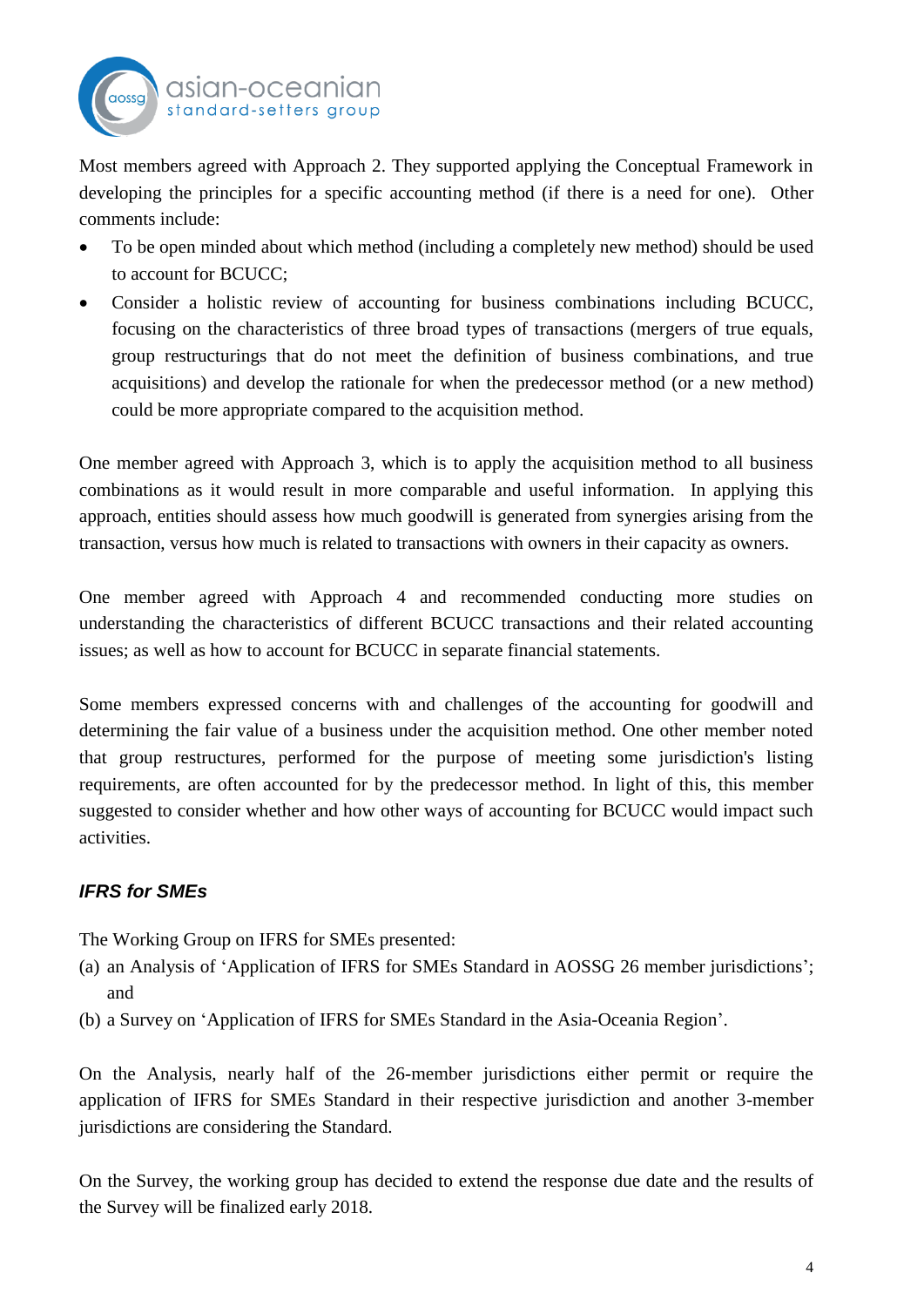

The Survey seeks feedback (i) on what is working and what is not working in relation to IFRS for SMEs in the AOSSG region; and (ii) whether the IASB should incorporate changes in the major new IFRSs and specific IFRSs into the IFRS for SMEs Standard and any modifications, required.

#### *Islamic Finance*

The Islamic Finance Working Group presented an update on Financial Reporting Issues relating to Islamic Finance. The update is made based on an original research paper which was done in 2010. There were 15 issues which had been identified within topics such as recognition of a financing effect, profit-sharing contracts, Sukuk, Takaful and Ijarah.

The objective of the update is mainly to understand member's current positions on those issues. Additionally, it is aimed to understand the development in IFRS and their potential implications to those issues.

The update suggests that although those issues are unique to Islamic finance, they can be addressed within IFRS. The WG plans to continuously discuss the application of IFRS to Islamic financial transactions and align its work to support the agenda of the IASB Islamic Finance Consultative Group.

#### *Jurisdiction-specific IFRS 15 implementation issues*

The ASBJ described its project to develop a comprehensive revenue recognition standard under Japanese GAAP. The new standard will be based on IFRS 15 and, during its deliberations, the ASBJ has identified some implementation issues. At this meeting, the ASBJ introduced two such issues, namely subcontracting transactions and customer loyalty programs. AOSSG members spent more time discussing subcontracting transactions, and the main discussion points included whether control of the parts is transferred to the subcontractor and whether the transaction is a financing arrangement.

#### *Update on plans/issues relating to IFRS application/implementation*

AOSSG members from India, Japan, Sri Lanka and Thailand provided updates on the progress of IFRS application in their respective jurisdictions.

China provided implementation issues on fair value measurement and goodwill, and highlighted its training experiences for high level financial accounting talents.

## *Closing remarks*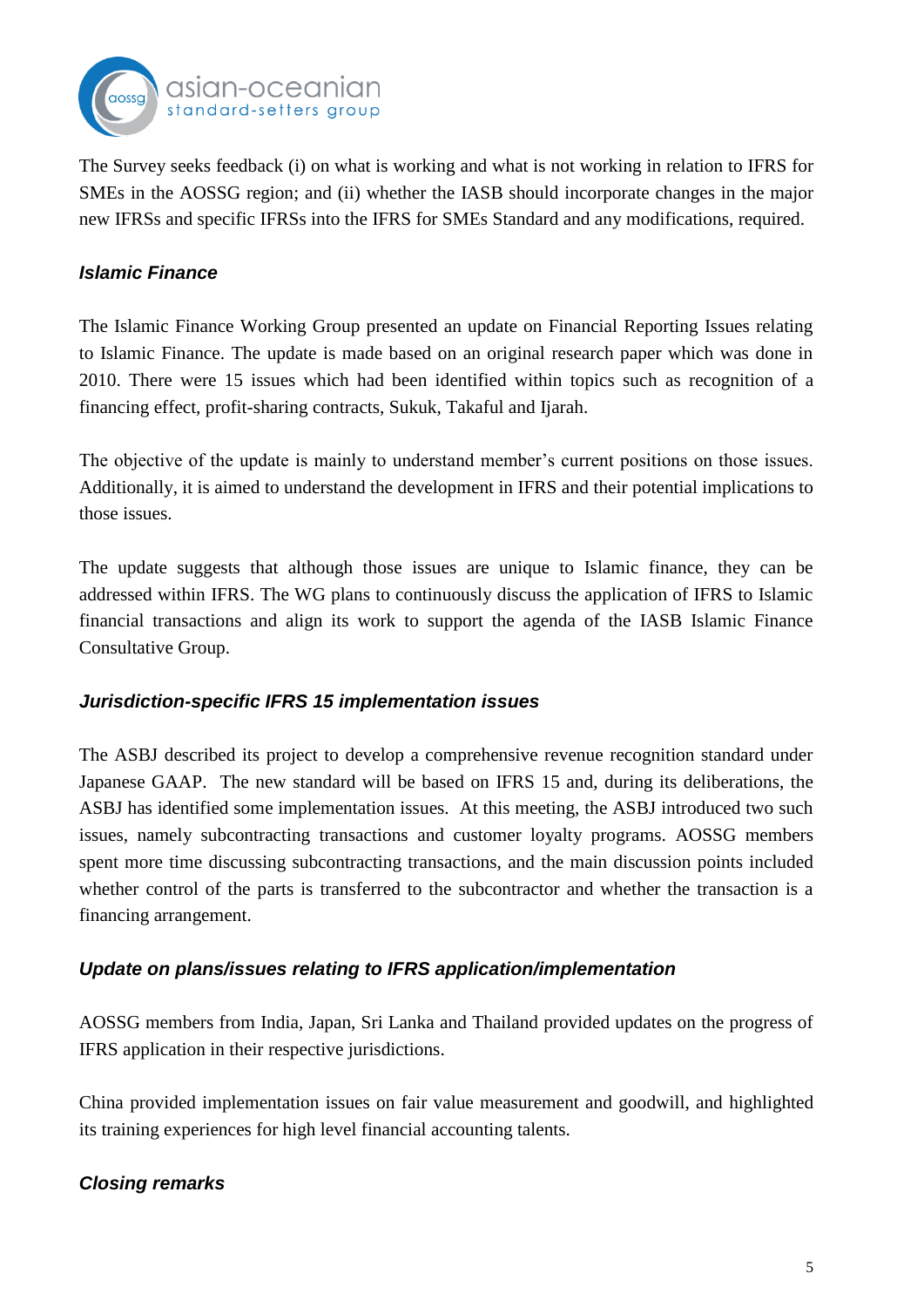

Mr. Hans Hoogervorst, IASB Chair, noted that the Annual AOSSG Meeting was always enjoyable, especially the energy of this meeting and the diversity of the level of the participating jurisdictions. He emphasised that it is very good for the IASB to hear in detail the specific challenges from AOSSG members directly.

Mr. Kevin Kwok, Chairman of Singapore Accounting Standards Council expressed gratitude for allowing Singapore to host the 2018 Annual AOSSG Meeting.

Mr. Yibin Gao expressed gratitude to all of the attendees and their participation. He noted that the discussion of the technical topics and presentation of the IFRS updates, as well as implementation issues in this year's meeting were substantial and efficient. He said this is the first meeting after China becomes the Chair of AOSSG. He believed that the AOSSG members will work closely together in a leading role of the development of IFRS in the future.